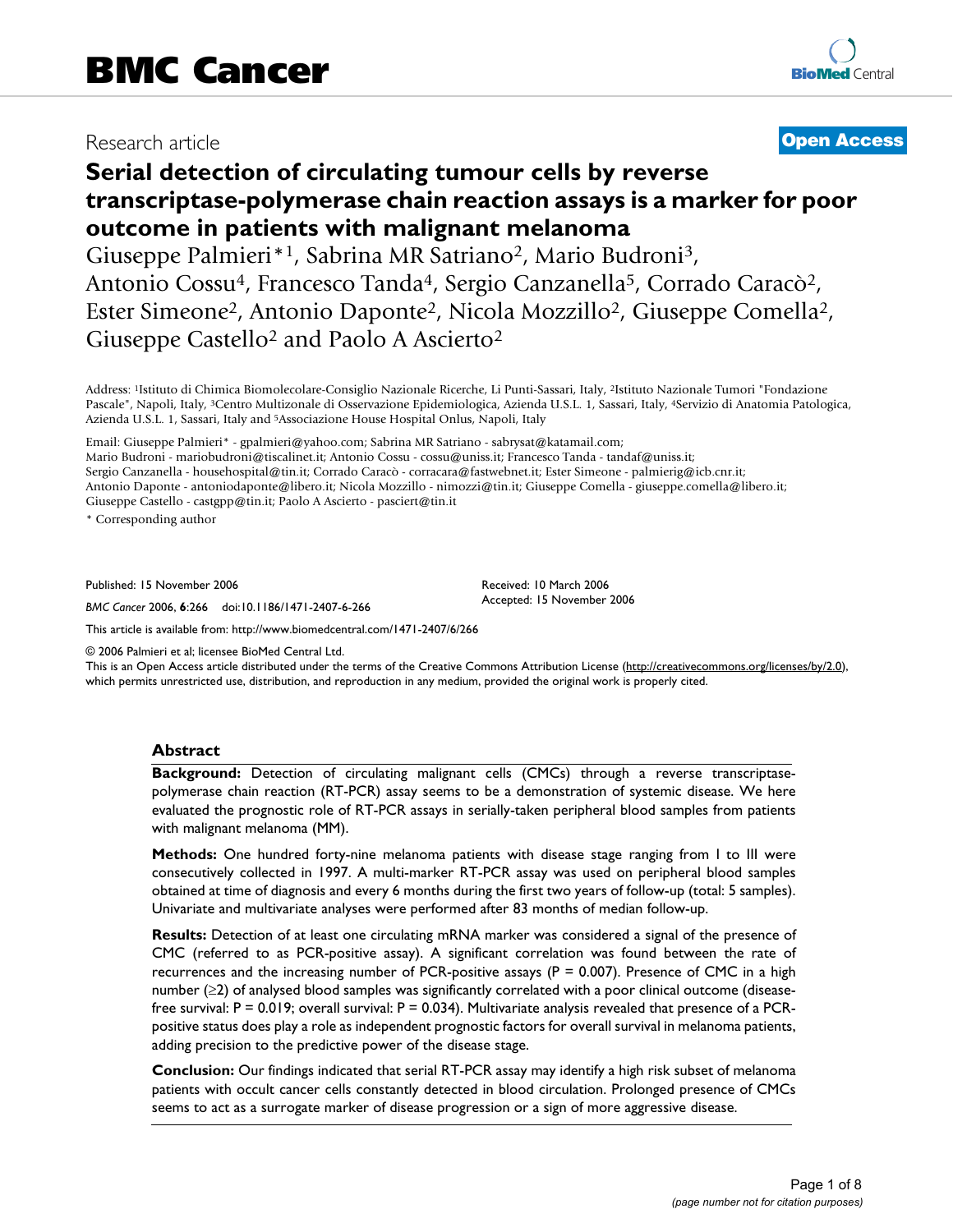# **Background**

The poor prognosis of patients with malignant melanoma (MM) is mostly due to the high frequency of distant dissemination of the disease. Considering the small size of most primary melanomas, the metastatic potential of MM is considerably greater than that of most other solid tumours [1].

The relationship between presence of circulating cancer cells and development of secondary disease is not fully understood. Detection of circulating malignant cells (CMCs) is actually aimed to the identification of either an earlier marker of tumour progression or a phenotypic feature of more aggressive disease that might change treatment options [2]. Detection of CMCs in peripheral blood of MM patients at early-stage disease could indicate a systemic dissemination of the tumour cells and, thus, a higher risk of developing metastasis [3].

Reverse transcriptase-polymerase chain reaction (RT-PCR) can detect a single specific messenger RNA (mRNA) in a mixed cell population; thus, it can be a sensitive method for identification of circulating tumour cells [4-7]. Tyrosinase (TYR), an enzyme that is involved in the melanin biosynthesis pathway [8], is the marker most frequently used to detect the presence of CMC in melanoma patients; however, its clinical usefulness is highly debated [9-13]. To improve sensitivity and specificity of the procedure, we and others have previously proposed a multi-marker RT-PCR assay, including melanA/MART1 in addition to tyrosinase (the use of TYR mRNA as unique marker could be of limited value in the management of MM patients, due to the heterogeneity of TYR expression in melanomas) [14-18]. Such a multi-marker RT-PCR assay has been demonstrated to really improve the detection of melanomaassociated transcripts in peripheral blood of patients who have undergone radical surgery [7,14,15]. Detection of minimal residual disease at the time of diagnosis by RT-PCR seems to be correlated with the initial clinical stage; however, our group has demonstrated that it does not add any power to the predictive value of the disease stage [19].

We here investigated whether serial detection of circulating melanoma-associated markers by performing consecutive multi-marker RT-PCR assays on peripheral blood samples obtained during patients' follow-up may improve prognostic prediction, commonly based on pathological and clinical factors. Moreover, the current study was designed to examine the impact of longer duration of follow-up on the prognostic relevance of such a molecular assay in the assessment of clinical outcome among melanoma patients.

# **Methods**

## *Sample collection*

The study was conducted with patients referring to the National Cancer Institute of Naples between January 9, 1997 and December 16, 1997. Patients were consecutively collected and considered eligible if they had a histological diagnosis of cutaneous malignant melanoma (performed either inside or outside the Institute; in the latter case, slides were reviewed by internal pathologists). Eight out of 157 enrolled patients were excluded from the series since they were early lost in follow-up (in a period ranging from 9 to 14 months).

For the 149 patients included into the study, clinical stage was documented at the time of enrollment and prospectively followed-up. Patients with no clinical evidence of regional or metastatic disease underwent the sentinel lymph node (SLN) dissection. Histopathologic examination was performed on each formalin-fixed paraffinembedded SLN using hematoxylin/eosin staining and immunohistochemistry (IHC) of adjacent sections. For IHC, 4-µm-thick sections were evaluated by using antibodies against HMB-45 and S-100 proteins. All stage III patients received the same adjuvant therapy with low dose interferon alpha (as we previously described [20]). Disease stage has been codified by clinicians in charge of the patients, according to the recent American Joint Committee on Cancer (AJCC) guidelines [21].

For collection of baseline peripheral blood samples (time 0; sample 1), patients (stage I to III) were eligible if no more than two weeks had elapsed from the surgical treatment. All patients were visited every six months after the diagnosis. During the first two years of follow-up, peripheral blood samples were taken at 6, 12, 18, and 24 months after diagnosis (times 1, 2, 3, and 4; samples 2, 3, 4, and 5; respectively) and addressed to the RT-PCR screening. Death before the third blood sample (within 12 months after diagnosis) was an exclusion criterion; no patients was excluded for such a criterion. No clinical decision was made based on the result of the RT-PCR assay.

At each follow-up time, a clinical history, physical examination, cell blood count, and blood biochemistry were performed. Instrumental assessments were performed if clinically indicated. Patients were informed about aims and limits of the study; peripheral blood samples for RT-PCR analysis were obtained with their written consent. The study was reviewed and approved by the ethical review boards of both the National Tumor Institute of Naples and the University of Sassari.

# *Sample Preparation and RT-PCR assay*

Nucleated cells from peripheral blood were processed in order to isolate total RNA, using standard procedures.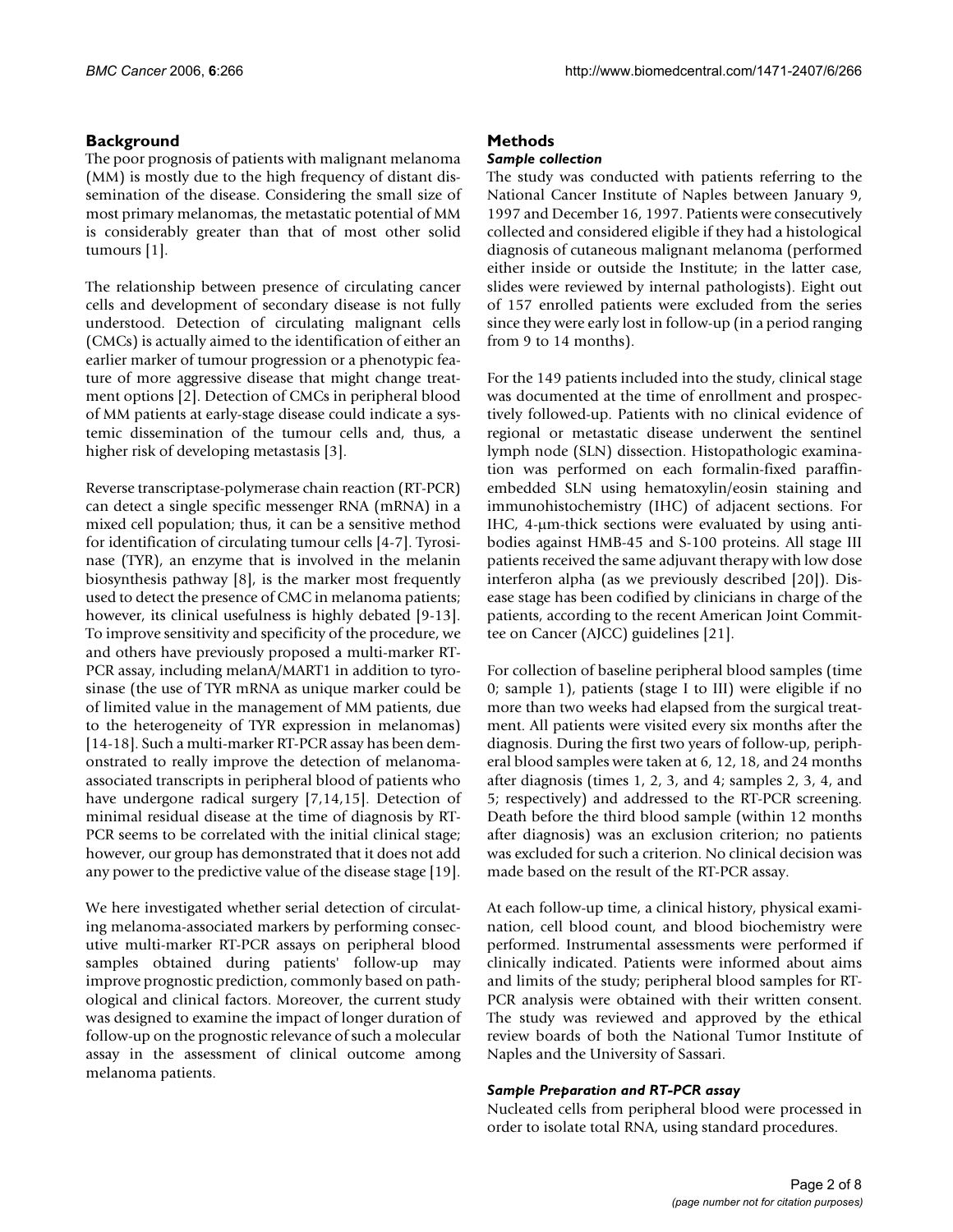In our previous report, a multiple-marker RT-PCR assay (including tyrosinase, p97, and MelanA/MART1 markers) was tested for its sensitivity and specificity in detecting circulating melanoma-associated mRNAs [15]. Analysis of total cellular RNA obtained from peripheral blood of 235 patients with either localized or metastatic MM as well as of 41 negative controls (20 healthy subjects and 21 patients with different types of cancer) demonstrated that maximal values of sensitivity and specificity were reached by tyrosinase and MelanA/MART1 [15]. In the present study, we therefore decided to use such two markers (primer sequences and protocols for RT-PCR assay were as previously described [15]).

Integrity of RNA was determined by performing parallel RT-PCR reaction using primers specific for the housekeeping gene GAPDH [15]. Samples that failed to amplify products for GAPDH RNA were considered non-informative and discarded. In each RT-PCR assay, final products were separated by electrophoresis on 2% agarose gel and analyzed by direct visualization after ethidium bromide staining. Specificity of the RT-PCR products was assessed by Southern blot analysis, as previously described [15]. Samples were considered positive when a PCR product was detected by either direct visualization or blot analysis.

# *Statistical Analysis*

To assess whether the detection of CMC in peripheral blood samples serially taken from MM patients could have prognostic value, the following criteria were used. PCR-based amplification of at least one mRNA marker (tyrosinase, MelanA/MART1, or both) in a peripheral blood specimen was considered a signal of the presence of CMC (referred to as PCR-positive assay). Presence of CMC was used as a binary (no/yes) explanatory variable.

Univariate associations between PCR-based markers and clinico-pathological variables [AJCC stage (I to III), Breslow thickness of primary tumour [22], Clark level of invasion (I to V) [23], sex, age at diagnosis] were investigated by chi-square test. The Cox regression model was performed using the raw mortality and the tumour specific mortality as a censoring. The time of overall survival was expressed in months. In all statistical analyses, P < 0.05 was considered significant. All analyses were performed with the statistical package SPSS/7.5 per Windows.

# **Results**

A consecutive cohort of 149 patients with histologicallyproven diagnosis of MM from January 9, 1997 to December 16, 1997 was studied. Patients were prevalently females, with a median age of 48 years (range 16–85). According to the new AJCC stage classification, almost the half of the patients had stage I disease (72; 48%), and onethird had stage II (49; 33%). Overall, patients without lymph node metastases (stages I to II) accounted for 81% of the series (Table 1).

Detection of circulating mRNA markers (tyrosinase, MelanA/MART1, or both) in a blood sample was considered a signal of the presence of CMC (referred to as PCRpositive assay). During the first two years after diagnosis, peripheral blood samples from MM patients undergoing follow-up visits every six month (times 6, 12, 18, and 24 months) were screened for CMC by RT-PCR assays. In Table 2, total number of PCR-positive assays (ranging from 0, in patients with all five blood samples negative for mRNA markers, to 5, in patients with all five blood samples positive for mRNA markers) was compared to the disease stage. No statistical association between positive RT-PCR assays and the stage of disease was observed.

As of December 2005, 49 patients (33%) have suffered progression (site of recurrence: 27 regional lymph nodes, 6 distant lymph nodes, 7 skin (*in transit* metastases), 6 visceral sites, 3 brain); 28 patients (19%) have died of melanoma. For the entire series of 149 patients included into the study, median follow-up was 83 months (range, 24–93). Four patients recurred after 20 months; blood drawing at month 24 (sample 5) was anyhow performed and such patients were not excluded from the study. No patient in our series died within 24 months from diagnosis.

At univariate analysis the presence of PCR-positive assays had a significant predictive value. As shown in Table 3, we compared the total number of PCR-positive assays

| Table 1: Characteristics of patients |  |
|--------------------------------------|--|
|--------------------------------------|--|

| <b>Characteristics</b> | <b>Number of patients</b> | ℅              |  |
|------------------------|---------------------------|----------------|--|
| <b>Total analyzed</b>  | 149                       |                |  |
| <b>Sex</b>             |                           |                |  |
| Males                  | 59                        | 40             |  |
| Females                | 90                        | 60             |  |
| Median Age (years)     | 48                        |                |  |
| Range                  | $16 - 85$                 |                |  |
| AJCC stage             |                           |                |  |
| IΑ                     | 50                        | 33             |  |
| IB                     | 22                        | 15             |  |
| <b>IIA</b>             | 36                        | 24             |  |
| ШB                     | 12                        | 8              |  |
| IIС                    | ı                         | ı              |  |
| ш                      | 28                        | 19             |  |
| <b>Primary site</b>    |                           |                |  |
| Head and Neck          | 13                        | 9              |  |
| Superior limbs         | 23                        | 15             |  |
| Inferior limbs         | 47                        | 32             |  |
| Trunk                  | 63                        | 42             |  |
| Unknown                | 3                         | $\overline{2}$ |  |

Staging was according to the recent American Joint Committee on Cancer (AJCC) guidelines. Data refer to the time of diagnosis.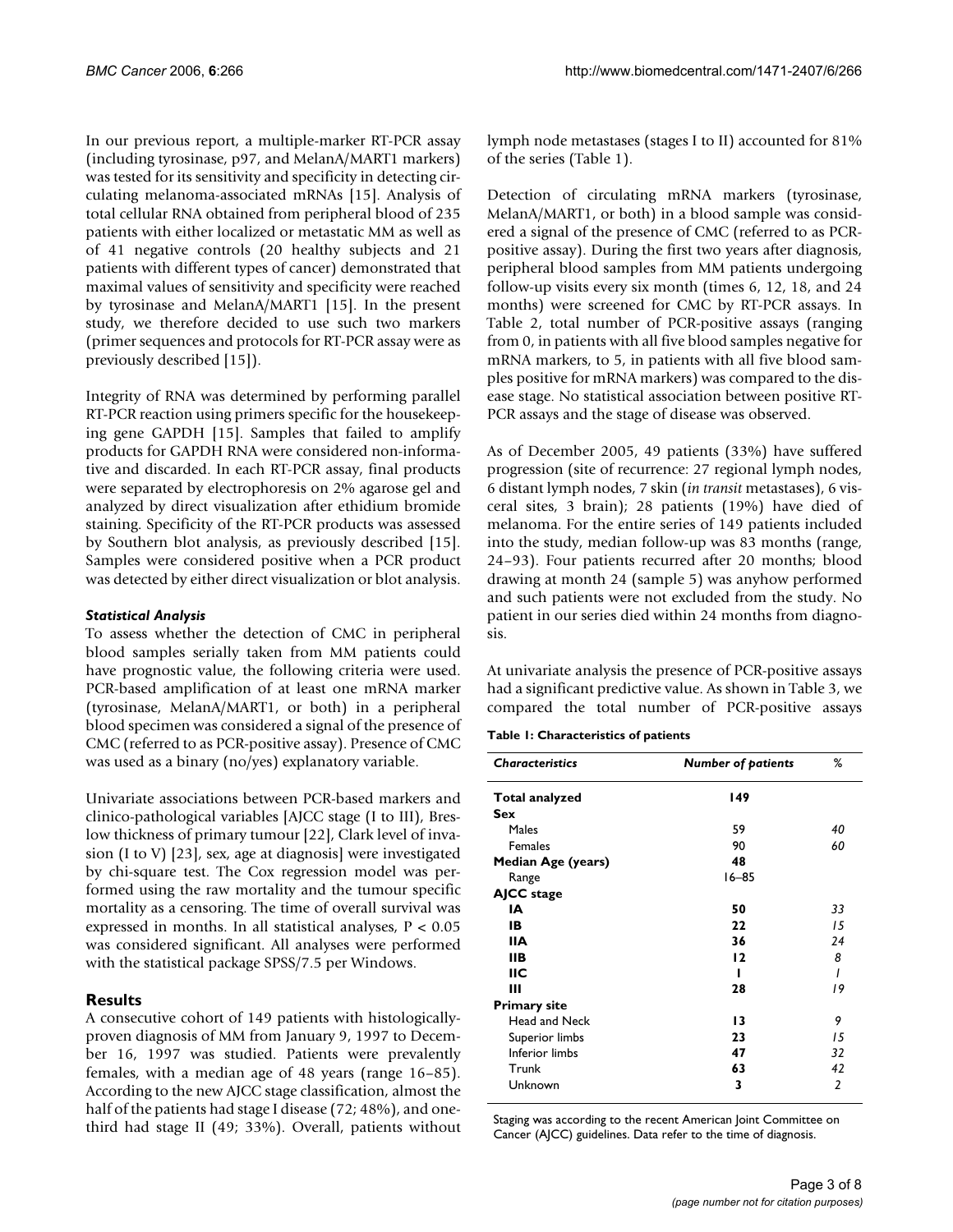| <b>AJCC STAGE</b> (patients) |         | <b>PCR-positive assays</b> |         |        |          |                          | No. of PDs $(\%)$ |
|------------------------------|---------|----------------------------|---------|--------|----------|--------------------------|-------------------|
|                              | 0(%)    | $(\%)$                     | 2(%)    | 3(%)   | 4 $(\%)$ | 5(%)                     |                   |
| 1(72)                        | 6(8)    | 30(42)                     | 22(31)  | 9(12)  | 4 $(6)$  | $\mathsf{I}(\mathsf{I})$ | 12(17)            |
| IA(50)                       | 3(6)    | 21(42)                     | 15(30)  | 7(14)  | 3(6)     | $\mathsf{I}$ (2)         | 8(16)             |
| IB(22)                       | 3(14)   | 9(41)                      | 7(32)   | 2(9)   | 1(4)     | 0(0)                     | 4(18)             |
| II $(49)$                    | 4 $(8)$ | 10(20)                     | 19(39)  | 12(25) | 2(4)     | 2(4)                     | 17(35)            |
| IIA(36)                      | 2(5.5)  | 8(22)                      | 14(39)  | 9(25)  | 2(5.5)   | 1(3)                     | 11(31)            |
| $IIB-IIC$ (13)               | 2(15)   | 2(15)                      | 5(39)   | 3(23)  | 0(0)     | $\mathsf{I}$ (8)         | 6(46)             |
| III $(28)$                   | 4(14)   | 6(21)                      | 8(29)   | 6(21)  | 3(11)    | $\mathsf{I}$ (4)         | 20(71)            |
| <b>TOTAL (149)</b>           | 14(9)   | 46 $(31)$                  | 49 (33) | 27(18) | 9(6)     | 4 $(3)$                  | 49 $(33)$         |

**Table 2: PCR-positive assays in serially-taken peripheral blood samples.**

PD, progression disease

(regardless the timing of the blood sampling) with either the rate of disease recurrences or the median disease-free survival (DFS) and the median overall survival (OS). A significant correlation was found between the rate of recurrences and the increasing number of PCR-positive assays [11 (17%) relapses in 64 cases with 0–1 PCR-positive assay vs. 38/85 (45%) cases with  $\geq$ 2 PCR-positive assays  $(P = 0.007)$  (Table 3). While no significant difference in DFS and OS was observed for MM patients with ≤2 positive RT-PCR assay (median DFS: 81 months; median OS: 83 months), presence of CMC in ≥3 peripheral blood samples was significantly correlated with a poor clinical outcome [median DFS: 73 months (P = 0.019); median OS: 76 months (P = 0.034)] (Table 3).

Considering the timing of PCR results, a correlation between the rate of recurrences and the variation of the CMC status during follow-up was inferred. In Table 4, patients were classified according to the RT-PCR results obtained at and after baseline blood drawing. A quite low relapse rate was observed in patients with all five RT-PCR assays negative as well as in those who went from positive in initial assay to negative in remaining assays (altogether, 4/33; 12%) (Table 4). On the other hand, frequency of relapses were much higher in patients with positive RT-PCR assays during follow-up, regardless the baseline status (altogether, 45/116; 39%) (Table 4).

No statistical correlation between the RT-PCR status and Breslow thickness, Clark level of invasion, primary site, sex, or age at diagnosis was observed.

The Cox regression multivariate analysis was performed on the totality of patients in order to estimate the role of different disease parameters as well as of the RT-PCR status on clinical outcome in terms of overall survival. In addition to the expected variables represented by the primary tumor extension (as inferred by the Breslow thickness) (Table 5) or the more reliable and comprehensive stage of disease (Table 6), the presence of at least two PCRpositive assays remained a statistically independent prognostic factor for overall survival in patients with malignant melanoma (Tables 5 and 6).

# **Discussions and Conclusion**

In this paper, we showed that presence of circulating malignant cells (CMCs), assessed through a PCR-based detection of multiple mRNAs corresponding to melanoma-associated molecular markers (tyrosinase and MelanA/MART1), in a high fraction of peripheral blood samples serially obtained during follow-up visits, does play a role as independent predictive factor for clinical outcome.

Taking into consideration both the raw mortality and the tumour specific mortality as a censoring, survival data analysis allowed to assess that patients with presence of melanoma cells in at least two out of the five analyzed peripheral blood samples (referred to as PCR-positive assays), collected every six months during the first two years of follow-up, had a worse clinical outcome with a significantly shorter overall survival over a median followup of about seven years (83 months). Multivariate analy-

**Table 3: Correlation between total number of PCR-positive assays and rates of progression disease or median survivals**

| No. of positive assays | No. of patients | No. of PDs $(\%)$ | median DFS (months) | median OS (months) |
|------------------------|-----------------|-------------------|---------------------|--------------------|
|                        | 18              | 3(17)             | 81                  | 83                 |
|                        | 46              | 8(17)             | 81                  | 83                 |
|                        | 45              | 12(27)            | 82                  | 83                 |
|                        | 27              | 17(63)            | 78                  | 79                 |
| $4 - 5$                | 13              | 9(69)             | 66                  | 70                 |

PD, progression disease; DFS, disease free-survival; OS, overall survival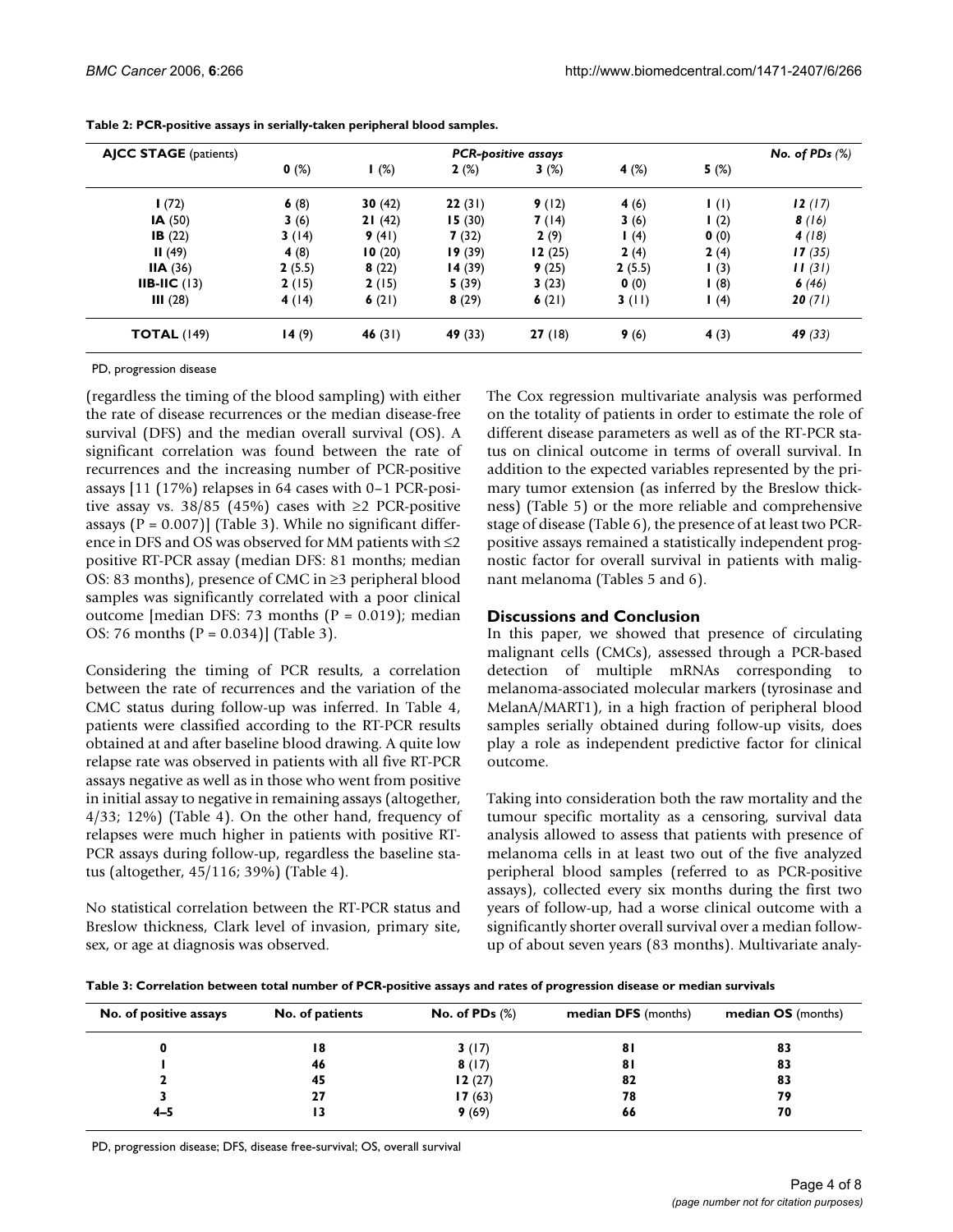| <b>PCR</b> assay results |           | No. patients | No. of PDs $(\%)$ |  |
|--------------------------|-----------|--------------|-------------------|--|
| <b>Baseline</b>          | Follow-up |              |                   |  |
| negative                 | negative  | 18           | 3(17)             |  |
| negative                 | positive  | 56           | 19(34)            |  |
| positive                 | negative  | 15           | $\mathsf{I}$ (7)  |  |
| positive                 | positive  | 60           | 26(43)            |  |

#### **Table 4: Correlation between timing of PCR results and rates of progression disease**

PD, progression disease

## **Table 5: Multivariate analysis for overall survival including primary tumour extension**

| Marker                                       | <b>Hazard Ratio</b> | 95% CI        | P       |
|----------------------------------------------|---------------------|---------------|---------|
| Sex                                          | 1,185               | $0,49 - 2.83$ | 0.702   |
| Age                                          | 1.108               | $0.93 - 1.13$ | 0.390   |
| <b>Breslow thickness</b>                     | 2.530               | $1.62 - 3.94$ | < 0.001 |
| CMC status (0-1 vs $\geq$ 2 positive assays) | 2.685               | $1.17 - 6.49$ | 0.026   |

CI, confidence interval

#### **Table 6: Multivariate analysis for overall survival including disease stage**

| Marker                                       | <b>Hazard Ratio</b> | 95% CI        | P     |
|----------------------------------------------|---------------------|---------------|-------|
| Sex                                          | 1.013               | $0.46 - 2.19$ | 0.973 |
| Age                                          | 1.011               | $0.98 - 1.04$ | 0.480 |
| AJCC Stage (I-III)                           | 2.907               | $1.24 - 6.81$ | 0.014 |
| CMC status (0-1 vs $\geq$ 2 positive assays) | 2.468               | $1.12 - 6.23$ | 0.037 |

CI, confidence interval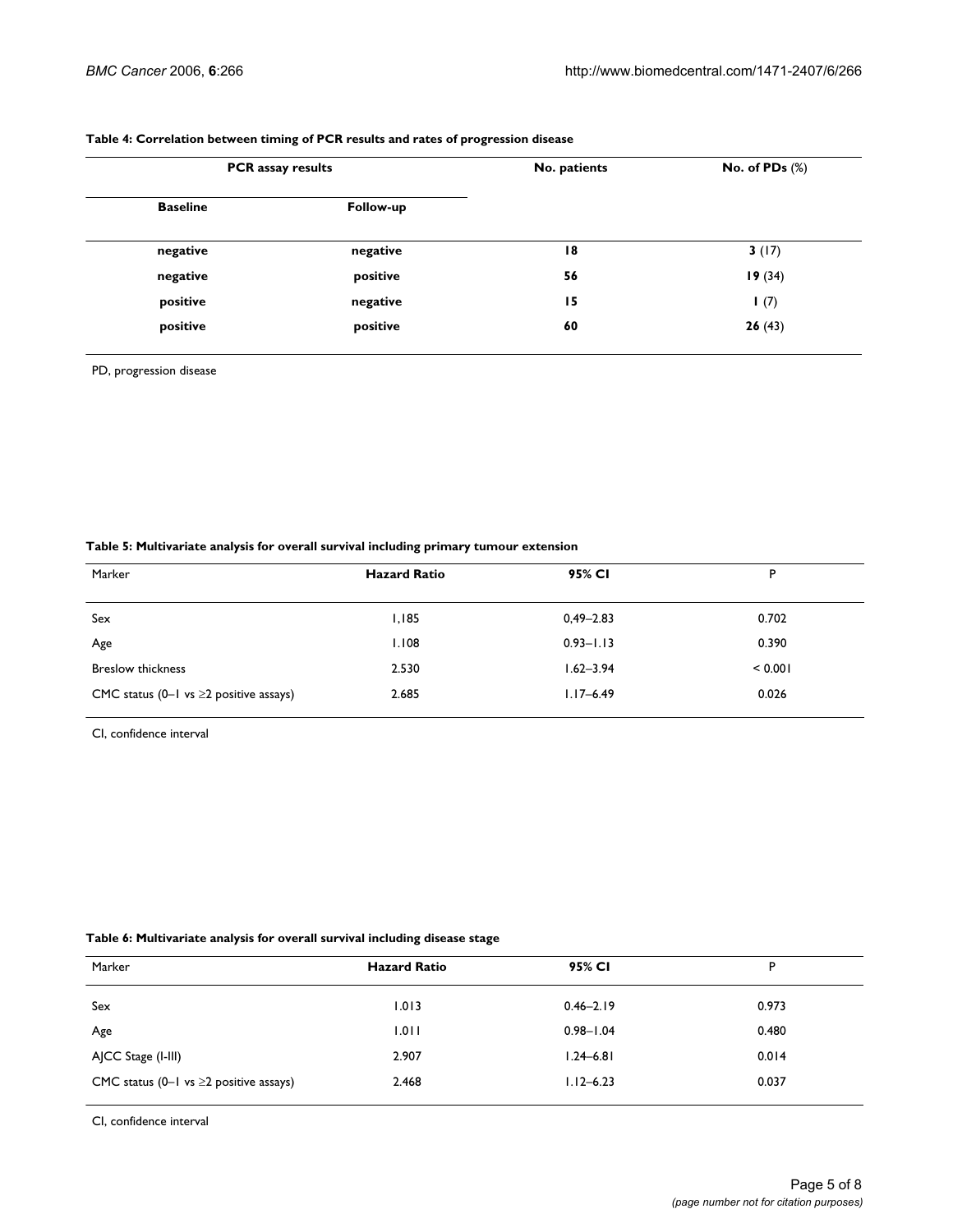sis revealed that such a high level  $(\geq 2)$  of PCR-positive assays does correlate with the overall survival in melanoma patients, thus adding precision to the predictive power of the stage of disease (see Tables 5 and 6).

Nevertheless, increasing number of PCR-positive assays in serially-taken peripheral blood samples was also found significantly associated with a higher rate of relapses (see Table 3). This seems to further suggest that such an approach could help in defining a high risk subset of melanoma patients.

A multiple-marker RT-PCR assay has been demonstrated to be more sensitive and specific than single-marker assay in detecting circulating melanoma metastases [7,14,15]. Previously, we observed that mRNA expression of tyrosinase and MelanA/MART1 was quite completely undetectable in peripheral blood of nonmelanoma controls [15], confirming that these two markers possess the highest specificity and reliability in detection of melanoma micrometastases. In addition, existence of a statistically significant association between disease stage and presence of such tumour-associated mRNAs in peripheral blood as expression of CMCs has been widely demonstrated [14,15,19,24]. However, clinical significance and prognostic role of circulating mRNA markers is highly debated and not completely understood [2,11-19].

Mobilization of cancer cells from the site of the primary lesion and physical invasion of blood stream are among the earliest events of tumour progression, necessary, although not sufficient, to produce distant metastases [25]. Indeed, colonization of distant tissues and development of metastasis represent the result of a multi-step cascade of events occurring to cancer cells during tumour dissemination (i.e., viability in circulation, capability of exiting blood stream and starting tissue invasion, presence of adequate growth potential for metastasis formation) [26]. Detection of circulating melanoma cells could reasonably correspond to the identification of an early potential step of metastatic dissemination.

Majority of the published studies in which a multivariate analysis has been performed reported the strongest correlation of PCR-detected CMCs with the disease stage at the time of diagnosis, rather than as an independent prognostic factor [13,15,24,27-30]. Among them, studies with positive conclusions mostly reported very low rates of events for analysis (quite all investigations were focused on progression-free survival, which cannot completely substitute the value of overall survival analysis) [28-30]. Longer follow-up are thus required in order to observe a higher number of such events (with particular attention to the melanoma-related deaths for accurate calculation of the overall survival [31]), in order to infer a more appropriate evaluation of the clinical role of RT-PCR assays.

Considering such a correlation between presence of CMCs at the time of diagnosis and the initial stage of disease, one could speculate that detection of CMCs may represent a surrogate for clinical staging. However, our group has previously demonstrated that detection of melanomaassociated transcripts in peripheral blood of melanoma patients at the time of diagnosis by RT-PCR, when adjusted by disease stage, had no significant predictive value for clinical outcome [19]. Stage of disease remained the only prognostic factor known to correlate with time to recurrence and/or overall survival [19,21].

The results of the present study further suggest that metastatic cancer cells might be constantly present in blood circulation of a subset of melanoma patients, before the establishment of distant metastases. In this light, prolonged presence of melanoma cells in blood stream may indeed represent either a surrogate marker of disease progression or a sign of more aggressive disease, due to selection of viable cancer cells with better capacity to invade the target tissue and higher growth potential at the distant site (see Table 4). Supporting this hypothesis, another study defined the existence of changes in CMCs during interferon therapy among MM patients with more advanced disease (stages II-IV) [32]. Using multivariate analysis, these Authors demonstrated that patients who became CMC-negative during interferon therapy were significantly associated with better disease-free survival than those who remained or became positive during therapy [32]. In addition to the stage of disease as the most important prognostic factor, change in CMC status during a prolonged observation period may be indeed of prognostic value.

Dynamic studies, such as the present one, aimed to assess any modification of the circulating malignant cell status by RT-PCR assay throughout follow-up or treatment deserves further prospective investigations among patients with melanoma. A more extensive application of the real-time quantitative RT-PCR approach [33,34] may further improve the specificity of standard qualitative RT-PCR assays. This may help in establishing a detection threshold above which sensitivity for clinically significant micrometastases can be optimized and false-positives can be minimized.

Although more accurate approaches for detection and characterization of circulating melanoma are under evaluation, the results of our analysis strongly indicate that any future study evaluating molecular status will necessitate suitable long-term median follow-up (at least five years) to provide clinically relevant information and define out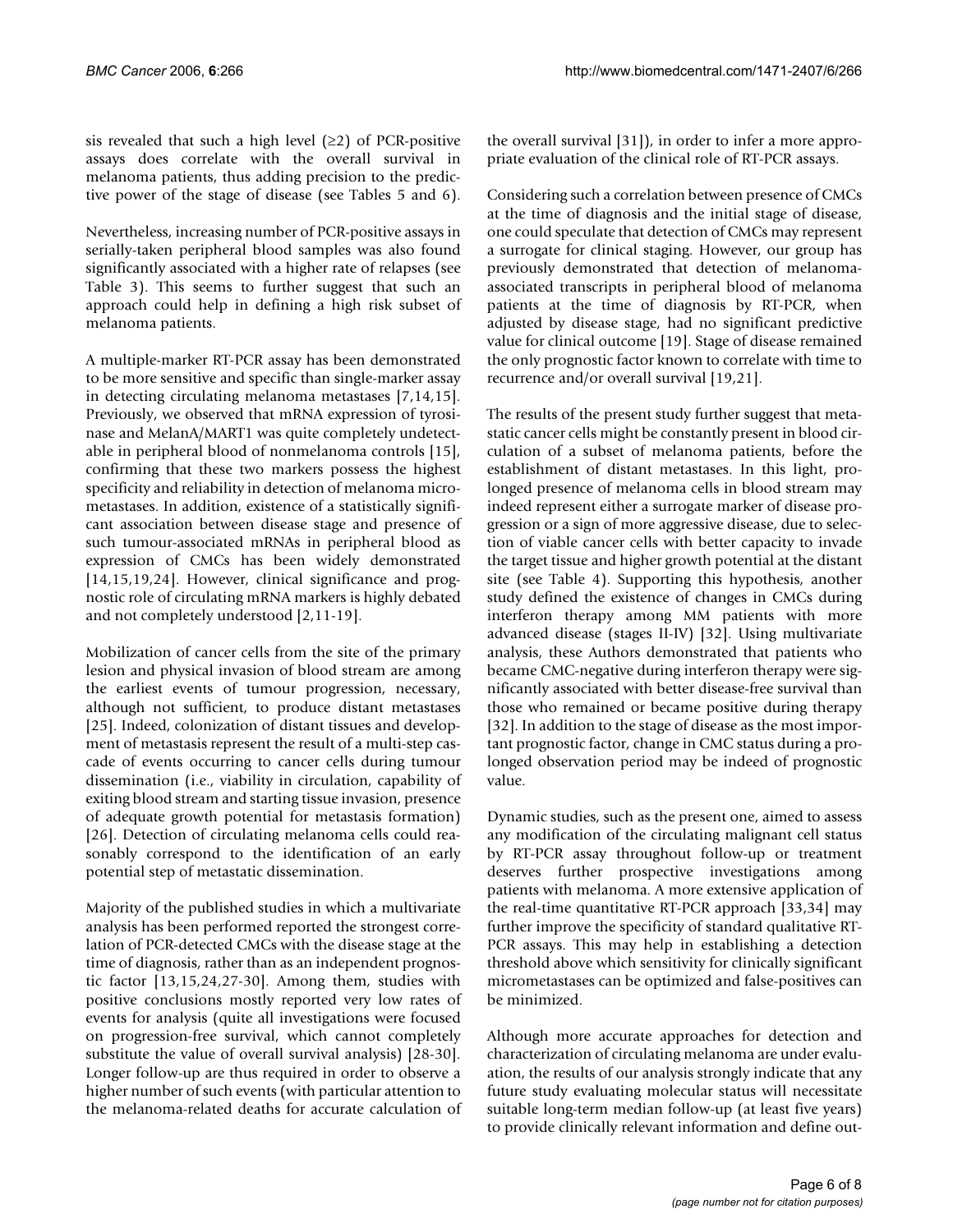come for patients with occult melanoma metastases. Prediction of metastatic potential remains one of the main goals to be pursued in order to better assess the risk subgroups of patients with malignant melanoma.

#### **Competing interests**

The author(s) declare that they have no competing interests.

#### **Authors' contributions**

GP participated in the design of the study, performed the molecular analyses, and drafted the manuscript. SMRS performed the molecular analyses. MB performed the statistical analysis. AC performed the data management. FT participated in the analysis and interpretation of data. SC participated in the patients' collection. CC participated in the patients' collection. ES participated in the patients' collection. AD participated in the patients' collection. NM participated in the design of the study. GCo participated in the design of the study. GCa participated in the design of the study. PAA conceived of the study, and participated in its coordination.

All authors read and approved the final manuscript.

### **Acknowledgements**

Authors are grateful to patients for their cooperation. Authors like to thank Drs. Maria Napolitano, for technical assistance, and Assunta Criscuolo, for data management. Work was funded by Associazione Italiana Ricerca sul Cancro (GP), Ricerca Finalizzata del Ministero della Salute (AC, GCa, GP, PAA), and Regione Autonoma della Sardegna (FT).

#### **References**

- 1. Balch CM, Soong SJ, Gershenwald JE, Thompson JF, Reintgen DS, Cascinelli N, Urist M, McMasters KM, Ross MI, Kirkwood JM, Atkins MB, Thompson JA, Coit DG, Byrd D, Desmond R, Zhang Y, Liu PY, Lyman GH, Morabito A: **[Prognostic factors analysis of 17,600](http://www.ncbi.nlm.nih.gov/entrez/query.fcgi?cmd=Retrieve&db=PubMed&dopt=Abstract&list_uids=11504744) [melanoma patients: Validation of the American Joint Com](http://www.ncbi.nlm.nih.gov/entrez/query.fcgi?cmd=Retrieve&db=PubMed&dopt=Abstract&list_uids=11504744)[mittee on Cancer Melanoma Staging System.](http://www.ncbi.nlm.nih.gov/entrez/query.fcgi?cmd=Retrieve&db=PubMed&dopt=Abstract&list_uids=11504744)** *J Clin Oncol* 2001, **19:**3622-34.
- 2. Dutcher JP: **[The prognostic role of detection of circulating](http://www.ncbi.nlm.nih.gov/entrez/query.fcgi?cmd=Retrieve&db=PubMed&dopt=Abstract&list_uids=12610168) [melanoma cells in the blood.](http://www.ncbi.nlm.nih.gov/entrez/query.fcgi?cmd=Retrieve&db=PubMed&dopt=Abstract&list_uids=12610168)** *J Clin Oncol* 2003, **21:**757-9.
- Shivers SC, Wang X, Li W, Joseph E, Messina J, Glass LF, DeConti R, Cruse CW, Berman C, Fenske NA, Lyman GH, Reintgen DS: **[Molec](http://www.ncbi.nlm.nih.gov/entrez/query.fcgi?cmd=Retrieve&db=PubMed&dopt=Abstract&list_uids=9801000)[ular staging of malignant melanoma: Correlation with clini](http://www.ncbi.nlm.nih.gov/entrez/query.fcgi?cmd=Retrieve&db=PubMed&dopt=Abstract&list_uids=9801000)[cal outcome.](http://www.ncbi.nlm.nih.gov/entrez/query.fcgi?cmd=Retrieve&db=PubMed&dopt=Abstract&list_uids=9801000)** *JAMA* 1998, **280:**1410-5.
- 4. Smith B, Selby P, Southgate J, Pittman K, Bradley C, Blair GE: [Detec](http://www.ncbi.nlm.nih.gov/entrez/query.fcgi?cmd=Retrieve&db=PubMed&dopt=Abstract&list_uids=1719320)**[tion of melanoma cells in peripheral blood by means of](http://www.ncbi.nlm.nih.gov/entrez/query.fcgi?cmd=Retrieve&db=PubMed&dopt=Abstract&list_uids=1719320) [reverse transcriptase and polymerase chain reaction.](http://www.ncbi.nlm.nih.gov/entrez/query.fcgi?cmd=Retrieve&db=PubMed&dopt=Abstract&list_uids=1719320)** *Lancet* 1991, **338:**1227-9.
- 5. Brossart P, Schmier JW, Kruger S, Willhauck M, Scheibenbogen C, Mohler T, Keilholz U: **[A polymerase chain reaction-based sem](http://www.ncbi.nlm.nih.gov/entrez/query.fcgi?cmd=Retrieve&db=PubMed&dopt=Abstract&list_uids=7664281)[iquantitative assessment of malignant melanoma cells in](http://www.ncbi.nlm.nih.gov/entrez/query.fcgi?cmd=Retrieve&db=PubMed&dopt=Abstract&list_uids=7664281) [peripheral blood.](http://www.ncbi.nlm.nih.gov/entrez/query.fcgi?cmd=Retrieve&db=PubMed&dopt=Abstract&list_uids=7664281)** *Cancer Res* 1995, **55:**4065-8.
- 6. Foss AJ, Guille MJ, Occleston NL, Hykin PG, Hungerford JL, Lightman S: **The detection of melanoma cells in peripheral blood by reverse transcription-polymerase chain reaction.** *Br J Cancer* 1995, **2:**155-9.
- Sarantou T, Chi DD, Garrison DA, Conrad AJ, Schmid P, Morton DL, Hoon DS: **[Melanoma-associated antigens as messenger RNA](http://www.ncbi.nlm.nih.gov/entrez/query.fcgi?cmd=Retrieve&db=PubMed&dopt=Abstract&list_uids=9102226) [detection markers for melanoma.](http://www.ncbi.nlm.nih.gov/entrez/query.fcgi?cmd=Retrieve&db=PubMed&dopt=Abstract&list_uids=9102226)** *Cancer Res* 1997, **57:**1371-6.
- 8. Brichard V, Van Pel A, Wolfel T, Wolfel C, De Plaen E, Lethe B, Coulie P, Boon T: **[The tyrosinase gene codes for an antigen](http://www.ncbi.nlm.nih.gov/entrez/query.fcgi?cmd=Retrieve&db=PubMed&dopt=Abstract&list_uids=8340755) [recognized by autologous cytolytic T lymphocytes on HLA-](http://www.ncbi.nlm.nih.gov/entrez/query.fcgi?cmd=Retrieve&db=PubMed&dopt=Abstract&list_uids=8340755)[A2 melanomas.](http://www.ncbi.nlm.nih.gov/entrez/query.fcgi?cmd=Retrieve&db=PubMed&dopt=Abstract&list_uids=8340755)** *J Exp Med* 1993, **178:**489-95.
- 9. Kunter U, Buer J, Probst M, Duensing S, Dallmann I, Grosse J, Kirchner H, Schluepen EM, Volkenandt M, Ganser A, Atzpodien J: **[Periph](http://www.ncbi.nlm.nih.gov/entrez/query.fcgi?cmd=Retrieve&db=PubMed&dopt=Abstract&list_uids=8609659)[eral blood tyrosinase messenger RNA detection and survival](http://www.ncbi.nlm.nih.gov/entrez/query.fcgi?cmd=Retrieve&db=PubMed&dopt=Abstract&list_uids=8609659) [in malignant melanoma.](http://www.ncbi.nlm.nih.gov/entrez/query.fcgi?cmd=Retrieve&db=PubMed&dopt=Abstract&list_uids=8609659)** *J Natl Cancer Inst* 1996, **88:**590-4.
- 10. Jung FA, Buzaid AC, Ross MI, Woods KV, Lee JJ, Albitar M, Grimm EA: **[Evaluation of tyrosinase mRNA as a tumor marker in the](http://www.ncbi.nlm.nih.gov/entrez/query.fcgi?cmd=Retrieve&db=PubMed&dopt=Abstract&list_uids=9256125) [blood of melanoma patients.](http://www.ncbi.nlm.nih.gov/entrez/query.fcgi?cmd=Retrieve&db=PubMed&dopt=Abstract&list_uids=9256125)** *J Clin Oncol* 1997, **15:**2826-31.
- 11. Glaser R, Rass K, Seiter S, Hauschild A, Christophers E, Tilgen W: **Detection of circulating melanoma cells by specific amplifi[cation of tyrosinase complementary DNA is not a reliable](http://www.ncbi.nlm.nih.gov/entrez/query.fcgi?cmd=Retrieve&db=PubMed&dopt=Abstract&list_uids=9256124) tumor marker in melanoma patients: a clinical two-center [study.](http://www.ncbi.nlm.nih.gov/entrez/query.fcgi?cmd=Retrieve&db=PubMed&dopt=Abstract&list_uids=9256124)** *J Clin Oncol* 1997, **15:**2818-25.
- 12. Reinhold U, Ludtke-Handjery HC, Schnautz S, Kreysel HW, Abken H: **The analysis of tyrosinase specific mRNA in blood samples of [melanoma patients by RT-PCR is not a useful test for meta](http://www.ncbi.nlm.nih.gov/entrez/query.fcgi?cmd=Retrieve&db=PubMed&dopt=Abstract&list_uids=9008229)[static tumor progression.](http://www.ncbi.nlm.nih.gov/entrez/query.fcgi?cmd=Retrieve&db=PubMed&dopt=Abstract&list_uids=9008229)** *J Invest Dermatol* 1997, **108:**166-9.
- 13. Aubin F, Chtourou M, Teyssier JR, Laubriet A, Mougin CH, Blanc D, Humbert P: **[The detection of tyrosinase mRNA in the periph](http://www.ncbi.nlm.nih.gov/entrez/query.fcgi?cmd=Retrieve&db=PubMed&dopt=Abstract&list_uids=10803711)[eral blood of stage I melanoma patients is not of clinical rel](http://www.ncbi.nlm.nih.gov/entrez/query.fcgi?cmd=Retrieve&db=PubMed&dopt=Abstract&list_uids=10803711)[evance in predicting metastasis risk and survival.](http://www.ncbi.nlm.nih.gov/entrez/query.fcgi?cmd=Retrieve&db=PubMed&dopt=Abstract&list_uids=10803711)** *Melanoma Res* 2000, **10:**113-8.
- 14. Hoon DS, Wang Y, Dale PS, Conrad AJ, Schmid P, Garrison D, Kuo C, Foshag LJ, Nizze AJ, Morton DL: **[Detection of occult](http://www.ncbi.nlm.nih.gov/entrez/query.fcgi?cmd=Retrieve&db=PubMed&dopt=Abstract&list_uids=7636555) [melanoma cells in blood with a multiple-marker polymerase](http://www.ncbi.nlm.nih.gov/entrez/query.fcgi?cmd=Retrieve&db=PubMed&dopt=Abstract&list_uids=7636555) [chain reaction assay.](http://www.ncbi.nlm.nih.gov/entrez/query.fcgi?cmd=Retrieve&db=PubMed&dopt=Abstract&list_uids=7636555)** *J Clin Oncol* 1995, **13:**2109-16.
- 15. Palmieri G, Strazzullo M, Ascierto PA, Satriano SMR, Daponte A, Castello G: **[Polymerase chain reaction-based detection of circu](http://www.ncbi.nlm.nih.gov/entrez/query.fcgi?cmd=Retrieve&db=PubMed&dopt=Abstract&list_uids=10458247)[lating melanoma cells as an effective marker of tumor](http://www.ncbi.nlm.nih.gov/entrez/query.fcgi?cmd=Retrieve&db=PubMed&dopt=Abstract&list_uids=10458247) [progression.](http://www.ncbi.nlm.nih.gov/entrez/query.fcgi?cmd=Retrieve&db=PubMed&dopt=Abstract&list_uids=10458247)** *J Clin Oncol* 1999, **17:**304-11.
- 16. Schittek B, Bodingbauer Y, Ellwanger U, Blaheta HJ, Garbe C: **Amplification of MelanA messenger RNA in addition to tyrosinase increases sensitivity of melanoma cell detection in peripheral blood and is associated with the clinical stage and prognosis of malignant melanoma.** *Brit J Dermatol* 1999, **141:**30-6.
- 17. Schrader AJ, Probst-Kepper M, Grosse J, Kunter U, Schenk F, Franzke A, Atzpodien J, Buer J: **[Molecular and prognostic classification](http://www.ncbi.nlm.nih.gov/entrez/query.fcgi?cmd=Retrieve&db=PubMed&dopt=Abstract&list_uids=10985670) [of advanced melanoma: a multi-marker microcontamina](http://www.ncbi.nlm.nih.gov/entrez/query.fcgi?cmd=Retrieve&db=PubMed&dopt=Abstract&list_uids=10985670)[tion assay of peripheral blood stem cells.](http://www.ncbi.nlm.nih.gov/entrez/query.fcgi?cmd=Retrieve&db=PubMed&dopt=Abstract&list_uids=10985670)** *Melanoma Res* 2000, **10:**355-62.
- 18. Taback B, Morton DL, O'Day SJ, Nguyen DH, Nakayama T, Hoon DS: **[The clinical utility of multimarker RT-PCR in the detection](http://www.ncbi.nlm.nih.gov/entrez/query.fcgi?cmd=Retrieve&db=PubMed&dopt=Abstract&list_uids=11092035) [of occult metastasis in patients with melanoma.](http://www.ncbi.nlm.nih.gov/entrez/query.fcgi?cmd=Retrieve&db=PubMed&dopt=Abstract&list_uids=11092035)** *Recent Results Cancer Res* 2001, **158:**78-92.
- 19. Palmieri G, Ascierto PA, Perrone F, Satriano SMR, Ottaiano A, Daponte A, Napolitano M, Caracò C, Mozzillo N, Melucci MT, Cossu A, Tanda F, Gallo C, Satriano RA, Castello G: **[Prognostic value of](http://www.ncbi.nlm.nih.gov/entrez/query.fcgi?cmd=Retrieve&db=PubMed&dopt=Abstract&list_uids=12610172)** circulating melanoma cells detected by reverse tran-<br>scriptase-polymerase chain reaction. *J Clin Oncol* 2003,  $s$ criptase-polymerase chain reaction. **21:**767-73.
- 20. Ascierto PA, Palmieri G: **Adjuvant therapy of cutaneous melanoma.** *The Lancet* 1999, **353:**328.
- 21. Balch CM, Buzaid AC, Soong SJ, Atkins MB, Cascinelli N, Coit DG, Fleming ID, Gershenwald JE, Houghton A Jr, Kirkwood JM, McMasters KM, Mihm MF, Morton DL, Reintgen DS, Ross MI, Sober A, Thompson JA, Thompson JF: **[Final version of the American Joint Com](http://www.ncbi.nlm.nih.gov/entrez/query.fcgi?cmd=Retrieve&db=PubMed&dopt=Abstract&list_uids=11504745)[mittee on Cancer staging system for cutaneous melanoma.](http://www.ncbi.nlm.nih.gov/entrez/query.fcgi?cmd=Retrieve&db=PubMed&dopt=Abstract&list_uids=11504745)** *J Clin Oncol* 2001, **19:**3635-48.
- 22. Breslow A: **[Thickness, cross-sectional area and depth of inva](http://www.ncbi.nlm.nih.gov/entrez/query.fcgi?cmd=Retrieve&db=PubMed&dopt=Abstract&list_uids=5477666)[sion in the prognosis of cutaneous melanoma.](http://www.ncbi.nlm.nih.gov/entrez/query.fcgi?cmd=Retrieve&db=PubMed&dopt=Abstract&list_uids=5477666)** *Ann Surg* 1970, **172:**902-8.
- 23. Clark WH Jr, Elder DE, Guerry D 4th, Epstein MN, Greene MH, Van Horn M: **[A study of tumor progression: the precursor lesions](http://www.ncbi.nlm.nih.gov/entrez/query.fcgi?cmd=Retrieve&db=PubMed&dopt=Abstract&list_uids=6500548) [of superficial spreading and nodular melanoma.](http://www.ncbi.nlm.nih.gov/entrez/query.fcgi?cmd=Retrieve&db=PubMed&dopt=Abstract&list_uids=6500548)** *Hum Pathol* 1984, **15:**1147-65.
- 24. Brownbridge GG, Gold J, Edward M, Mackie RM: **[Evaluation of the](http://www.ncbi.nlm.nih.gov/entrez/query.fcgi?cmd=Retrieve&db=PubMed&dopt=Abstract&list_uids=11251559) use of tyrosinase-specific and melanA/MART-1-specific reverse transcriptase-coupled-polymerase chain reaction to [detect melanoma cells in peripheral blood samples from 299](http://www.ncbi.nlm.nih.gov/entrez/query.fcgi?cmd=Retrieve&db=PubMed&dopt=Abstract&list_uids=11251559) [patients with malignant melanoma.](http://www.ncbi.nlm.nih.gov/entrez/query.fcgi?cmd=Retrieve&db=PubMed&dopt=Abstract&list_uids=11251559)** *Br J Dermatol* 2001, **144:**279-87.
- 25. Kinzler KW, Vogelstein B: **[Landscaping the cancer terrain.](http://www.ncbi.nlm.nih.gov/entrez/query.fcgi?cmd=Retrieve&db=PubMed&dopt=Abstract&list_uids=9616081)** *Science* 1998, **280:**1036-7.
- 26. Leiter U, Meier F, Schittek B, Garbe C: **[The natural course of](http://www.ncbi.nlm.nih.gov/entrez/query.fcgi?cmd=Retrieve&db=PubMed&dopt=Abstract&list_uids=15221923) [cutaneous melanoma.](http://www.ncbi.nlm.nih.gov/entrez/query.fcgi?cmd=Retrieve&db=PubMed&dopt=Abstract&list_uids=15221923)** *J Surg Oncol* 2004, **86:**172-8.
- 27. Waldmann V, Wacker J, Deichmann M, Jackel A, Bock M, Naher H: **Prognosis of metastatic melanoma: no correlation of tyrosi-**